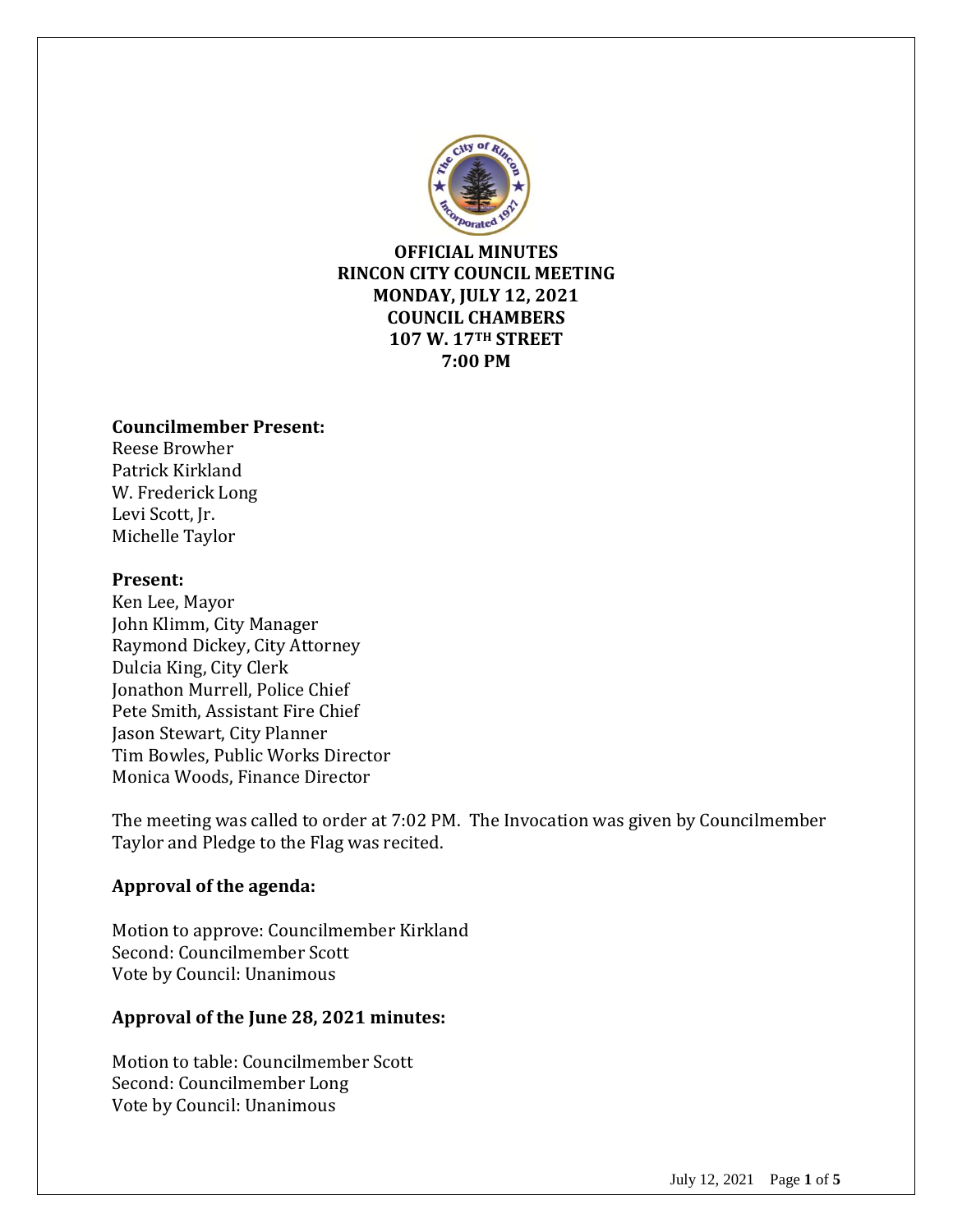### **Old Business:**

## **1. Joey Dolan request approval to appear before Council to discuss the placement of a fence in a drainage easement. (Tabled at the 6/14/2021 meeting)**

Remove from the table: Councilmember Long Second: Councilmember Scott Vote by Council: Unanimous

Mr. Klimm said Council instructed the Public Works Director to view the site and look at the easement. Mr. Bowles said he and Doug Morgan, with EMC looked at this and it is listed on the plat as a private easement. The City does not maintain any backyard drainage or retention area in this subdivision. Staff recommends letting Mr. Dolan put up the fence.

No action was taken due to there being a private easement and not a City easement on Mr, Dolans property.

## **2. Consideration to appoint a Councilmember to serve out the term, ending in December 31, 2021, of seat vacated by Ann Daniel. (Tabled at the 6/28/2021)**

Remove from the table: Councilmember Scott Second: Councilmember Taylor Vote by Council: Unanimous

Councilmember Kirkland said he did call all three nominations and he was impressed with all three. Councilmember Browher said he looks at this as an opportunity to do what is best for our City, 5 1/2 months is what we are looking at. He looks at all thing being equal and experience and qualifications and with what we are facing in the next  $5\frac{1}{2}$  months, budget is right around the corner, personally he thinks Paul Wendelken can come on and not skip a beat with no learning curve; he has been a volunteer firefighter he has a business in the city, he knows staff and he feels like he will be the best choice. Councilmember Browher made a motion to appoint Paul Wendelken.

Motion to approve: Councilmember Browher No second was made, motion failed for lack of second.

Councilmember Long made a motion to appoint Jesse "Ben" Blackwell, Jr. He has talked to him and served with him on the Planning Board. Councilmember Long said Mr. Blackwell is aware of the zoning issues coming before us.

Motion to approve: Councilmember Long Second: Councilmember Kirkland Vote by Council: 4 yes votes, Councilmember Browher voted no.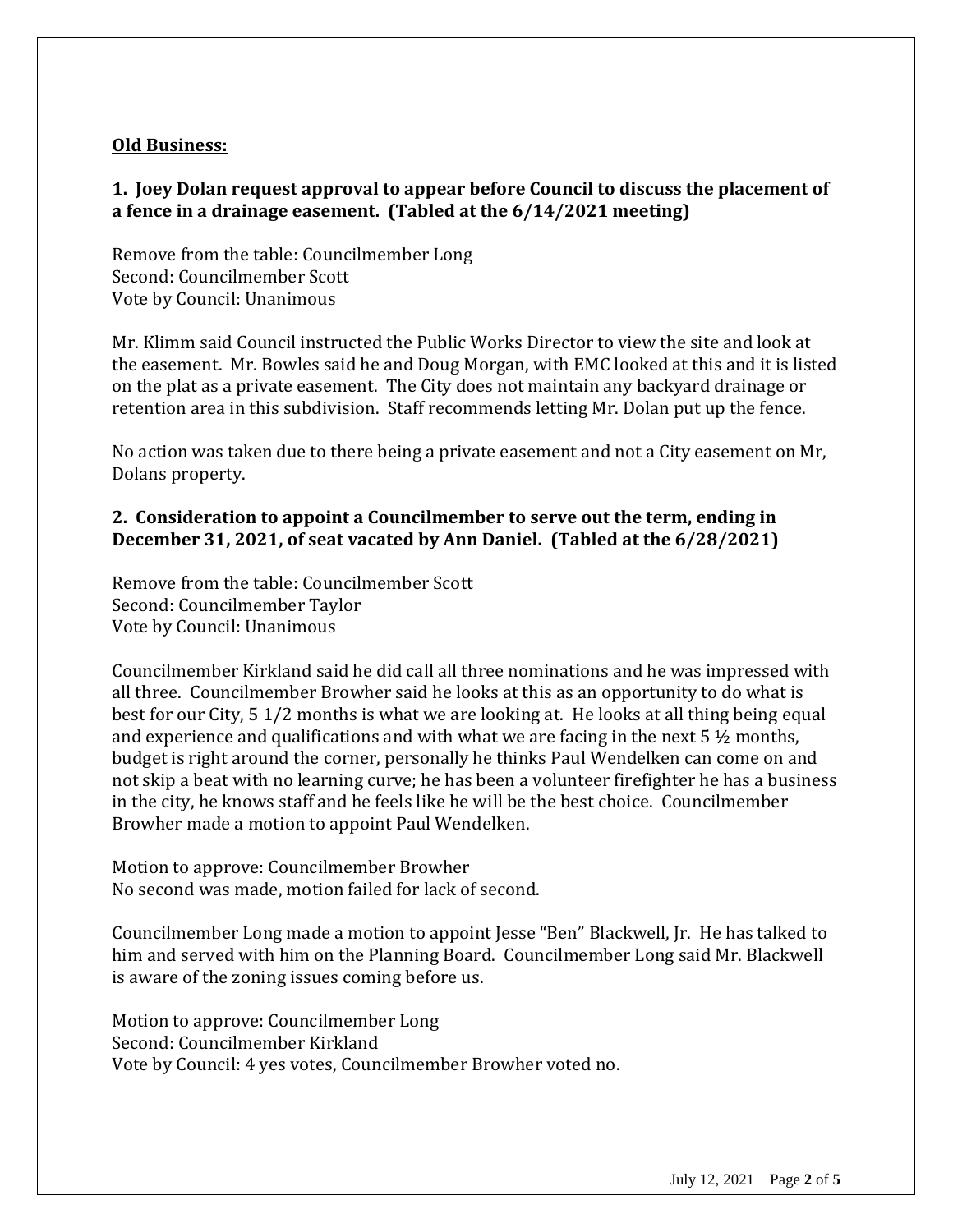Councilmember Browher said he doesn't vote no lightly and doesn't vote no for spite. He voted for several City Managers kind of to go along, to get along and against his better judgment, at the end of the day he wants to vote how he feels. With that being said he wishes Mr. Blackwell the best.

Mayor Lee said we all wants the best for the City and the best representatives, any of the three would have been a good representative.

#### **New Business:**

## **1. Vote on a seconding reading to establish a Storm Water Utility Ordinance and to establish the fee to be charged for maintenance and management of the storm water utilities.**

Councilmember Kirkland said once the second reading passes what is the schedule for letting the public know what is going to happen. Mr. Klimm it would take several months before Wade Burcham can get with finance to input all of the information. At a minimum we are looking at 2 – 3 months. He can report back at the next Council meeting in terms of timing. He knows it will take a couple of months just to get it on the water bills, but Wade Burcham is working with us on an educational program and he would like to see how much time he would need.

Councilmember Scott said it is time to get this moving, we need to get the education piece out. Councilmember Browher asked when this goes in to effect, Attorney Dickey said it doesn't have an effective date upon approval so it would be ten days. A motion was made to approve the ordinance and establish a \$2.00 stormwater maintenance fee and hold the implementation in abeyance for no more than 90 days.

Motion to approve: Councilmember Scott Second: Councilmember Browher Vote by Council: Unanimous

## **2. Request to approve Budget Amendment 2020-08 to amend the FY 2020 General Fund Budget and Fire Fund Budget due to expenditures in excess of department budgets and reclassifications between departments.**

Mr. Klimm said every year after the draft from the auditors we ask you to consider a budget adjustment. This adjustment is for the 2020 budget. While we ask Council to make adjustments to some of the individual budgets we ended the year 2020 with an additional General Fund balance of 1.55millon dollars. In the area of financial responsibilities Council should be recognized for this. The fund balance is replenished. Councilmember Browher said he would like to thank Mr. Klimm, it hasn't been since 2005 that we have had surpluses like this. He appreciates department heads for understanding that we had to tighten our belts. This is a big deal. Mayor Lee said it is a big deal, in the past couple of years we had to make some decisions and tighten the purse strings. He commends all of the staff, this is probably one of the best reports that we have had in quite some time.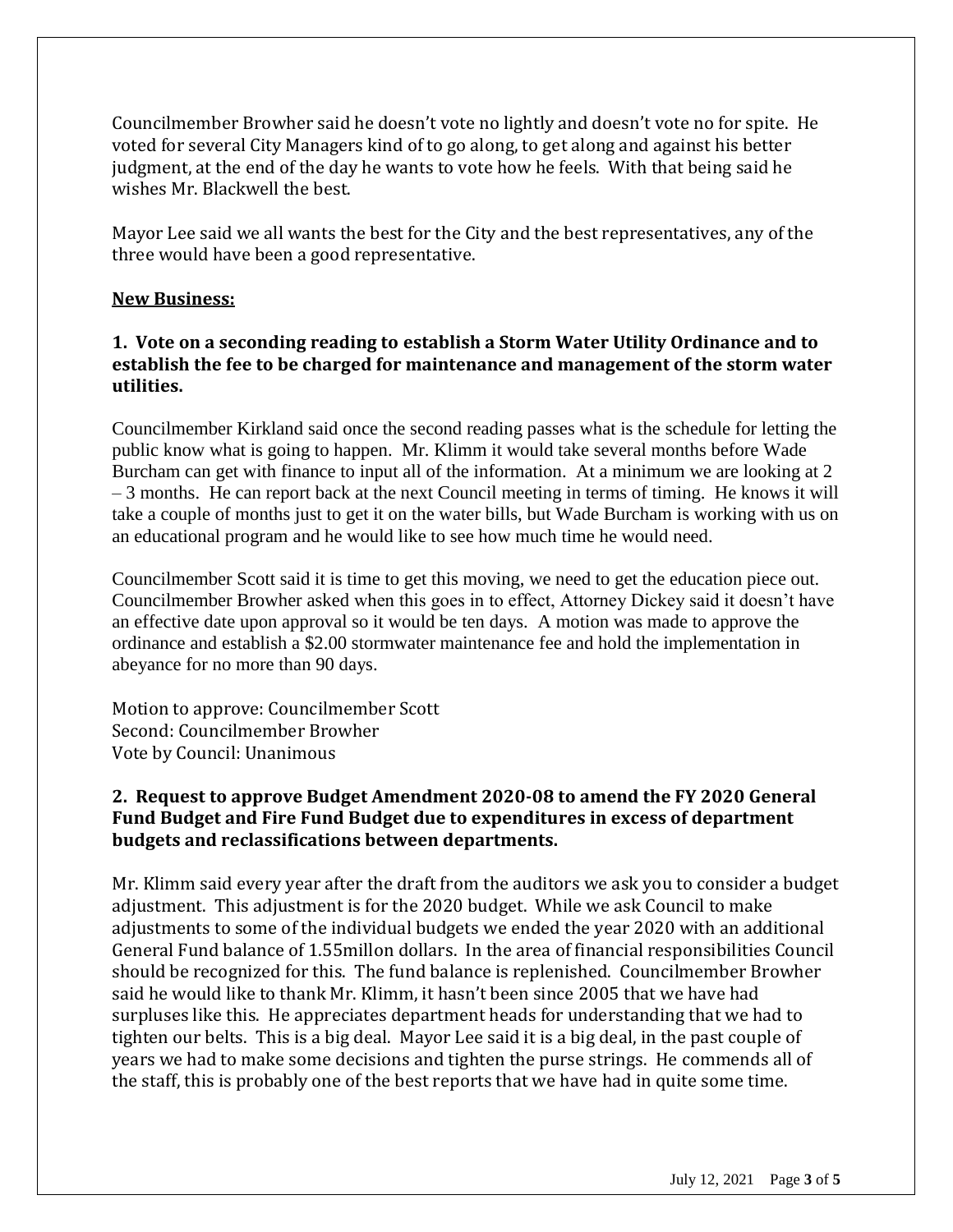Councilmember Scott said it has been some nightmares, he thanked Mr. Klimm for coming in, changing the atmosphere, bringing staff together and developing their strengths.

Motion to approve: Councilmember Browher Second: Councilmember Scott Vote by Council: Unanimous

### **3. Approval of a Resolution to update the signature cards for the City of Rincon Ameris Bank accounts.**

Motion to approve: Councilmember Kirkland Second: Councilmember Scott Vote by Council: Unanimous

#### **4. Administrative Reports:**

**City Manager** – Mr. Klimm said he continues to have regular communication with Doug Morgan about TSPLOST; we continue to see work on Savannah and Georgia Avenues; and the have preconstruction meeting this week on Weisenbaker Road, 4th Street and Middleground Road; at some point we will need to talk about next year's TSPLOST projects; Mr. Klimm said he did receive communications from the County about holding our elections and he is looking for guidance from Council to see if this is something we wanted to pursue. Councilmember Kirkland said he thinks we should hold for now based on the cost. There was discussion on the location of the City election and using the electronic machines. Mayor Lee said he would like to see us have a movie night during the summer; he also asked about a mid-year budget review, Mr. Klimm said he was looking at August 2nd.

**Chief of Police** – Mayor Lee asked Chief Murrell about policy and procedures for false alarms that we have previously discussed, Chief Murrell said he has a draft to provide to Council.

**Mayor and Council** – Councilmember Long said the fireworks at Freedom Rings were good; Councilmember Taylor asked Council about taking budget classes.

## **5. Executive session to discuss personnel, pending litigation, attorney client privilege, and real estate.**

Motion: Councilmember Scott Second: Councilmember Long Vote by Council: Unanimous

Motion to return to meeting: Councilmember Browher Second: Councilmember Scott Vote by Council: Unanimous